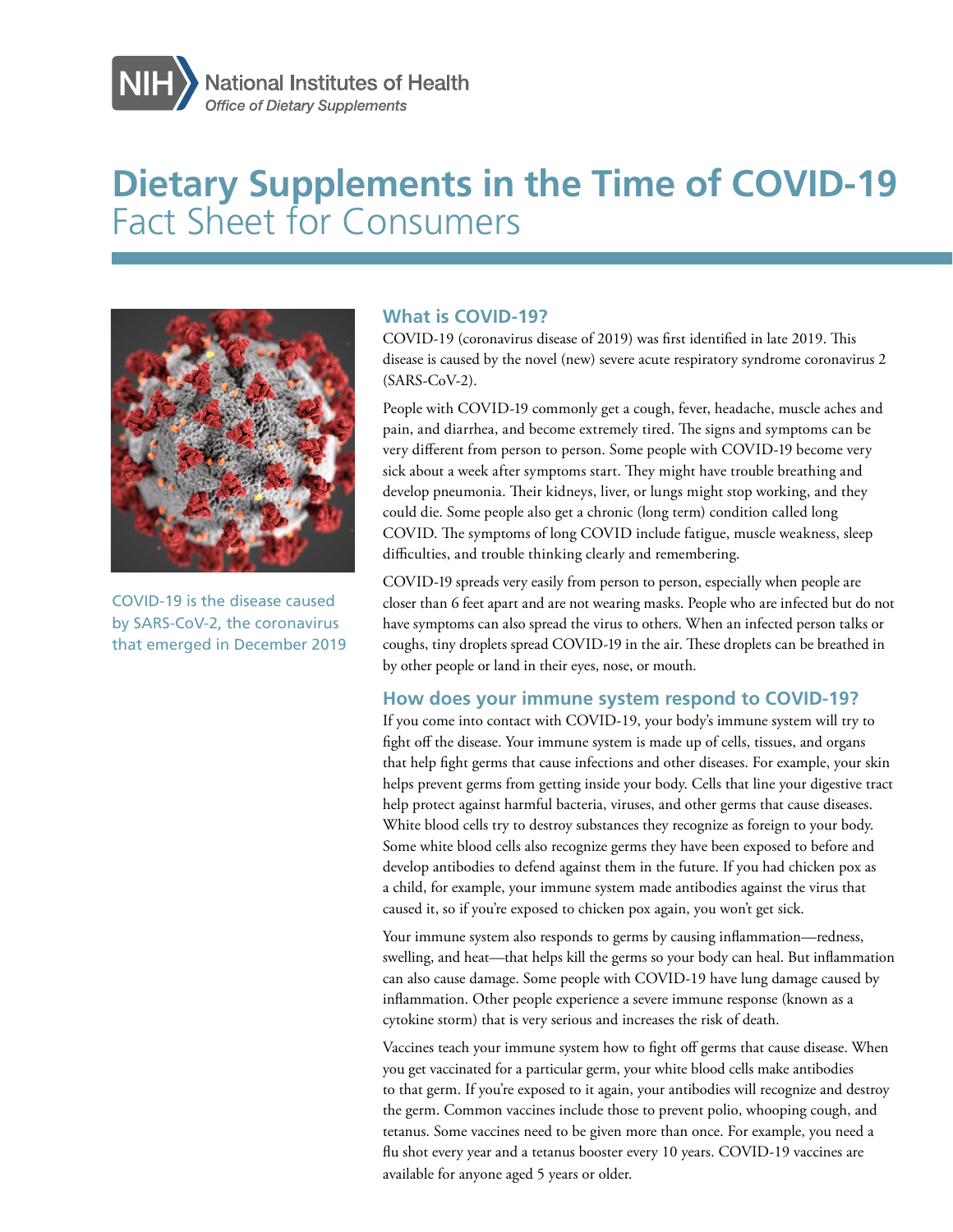# **What do we know about specific dietary supplement ingredients and COVID-19?**

*Research hasn't clearly shown that any dietary supplement helps prevent COVID-19 or can decrease the severity of COVID-19 symptoms. Only vaccines and medications can prevent COVID-19 and treat its symptoms.*

Your immune system needs certain vitamins and minerals to work properly. These include vitamin C, vitamin D, and zinc. Herbal supplements, probiotics, and other dietary supplement ingredients might also affect immunity and inflammation.

You might wonder whether taking certain dietary supplements can help your immune system work better or make you less likely to get sick or die of COVID-19. Scientists are looking at how some dietary supplement ingredients might affect the body's ability to fight infections, viruses, and other diseases. The results so far do not show that any are useful for COVID-19.

This fact sheet explains what we know about the safety and effectiveness of some of these dietary supplement ingredients. They are listed in alphabetical order. We also include information about how these ingredients might interact with common medications.

The [health professional version](https://ods.od.nih.gov/factsheets/COVID19-HealthProfessional/ ) of this fact sheet includes more details and references to the scientific literature.



## **Andrographis**

Andrographis is an herb native to Southeast Asia. It might help fight viruses, reduce inflammation, and stimulate the immune system.

## **Does it work?**

Andrographis might make

respiratory tract infections less severe. A few small studies in Thailand suggest that andrographis might help relieve minor to moderate symptoms of COVID-19, such as cough, but more research is needed. One clinical trial is underway to see whether andrographis helps reduce symptoms in people who have COVID-19, but results are not yet available.

## **Is it safe?**

Side effects of andrographis include nausea, vomiting, dizziness, skin rashes, diarrhea, and fatigue. Andrographis might decrease blood pressure and disrupt blood clotting, so it might interact with blood pressure medications and blood thinners by increasing their effects. Andrographis might also decrease the effectiveness of medications that suppress the

immune system. Andrographis might affect fertility, so some scientists recommended avoiding it if you are pregnant or planning to have a baby.



#### **Echinacea**

Echinacea is an herb that grows in North America and Europe. It might act as an antioxidant and help stop the growth or spread of some types of viruses and other germs. It might also activate the immune system and

reduce inflammation. Echinacea has been studied mainly for its effect on colds and other respiratory tract infections.

#### **Does it work?**

Echinacea might slightly reduce the risk of getting the common cold, but it has been studied for COVID-19 only with ginger and hydroxychloroquine in one small study. In this study, the mixture of echinacea, ginger, and hydroxychloroquine relieved coughing, muscle pain, and shortness of breath, but it did not reduce the severity of fever or sore throat or affect the chances of having to be hospitalized.

#### **Is it safe?**

Side effects of echinacea can include stomach upset and skin rashes. Echinacea might reduce the effectiveness of medications that suppress the immune system and other medications. Scientists don't know if echinacea is safe to take during pregnancy.



## **Elderberry**

Elderberry is the fruit of a tree that grows in North America, Europe, and parts of Africa and Asia. Elderberry might act as an antioxidant, reduce inflammation, and help fight viruses and other germs. It

might also stimulate the immune system.

#### **Does it work?**

Elderberry might help relieve symptoms of the common cold and flu and help people recover quicker, but it hasn't been studied for COVID-19.

#### **Is it safe?**

Elderberry flowers and ripe fruit appear to be safe to eat. However, the bark, leaves, seeds, raw fruit, and unripe elderberry fruit can be poisonous and can cause nausea, vomiting, diarrhea, and dehydration. Elderberry might affect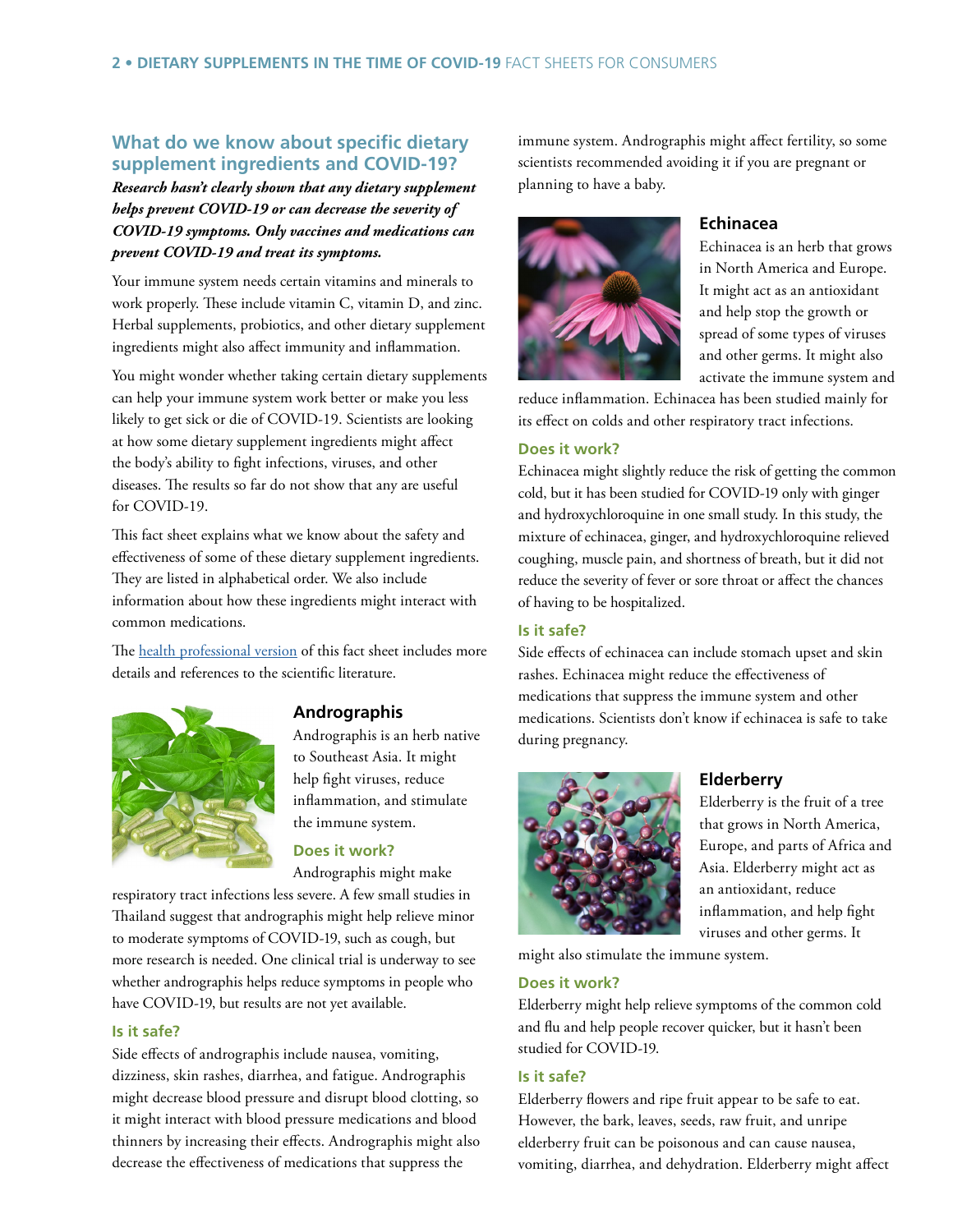insulin and blood sugar levels and reduce the effectiveness of medications that suppress the immune system. Scientists don't know if elderberry is safe to take during pregnancy.



#### **Ginseng**

Ginseng (*Panax ginseng* or *Panax quinquefolius*) is a plant used in traditional Chinese medicine. It might stimulate the immune system, reduce inflammation, and help the body fight viruses.

**Does it work?** 

It's not clear whether ginseng helps to protect against the common cold, flu, or other upper respiratory tract infections. Ginseng has not been studied in people with COVID-19. However, a couple of clinical trials are underway. They are looking at ginseng as part of traditional Chinese medicine in people with COVID-19, but results are not yet available.

## **Is it safe?**

Side effects of ginseng can include headache, trouble sleeping, and digestive upset. High doses (more than 2.5 g/day) of ginseng might cause insomnia, rapid heartbeat, high blood pressure, and nervousness. Ginseng might interact with diabetes medications, stimulants, and medications that suppress the immune system.



## **Magnesium**

Magnesium is an essential mineral found mainly in beans, nuts, seeds, whole grains, and green leafy vegetables. Your body needs magnesium for making protein, bone, and DNA and to regulate muscle

and nerve function, blood sugar levels, and blood pressure.

The Recommended Dietary Allowance (RDA) for magnesium ranges from 30 to 410 mg for infants and children, depending on age, and from 310 to 420 mg for adults.

#### **Does it work?**

People with low levels of magnesium might have high blood pressure, heart disease, type 2 diabetes, or other conditions that make it more difficult to recover from COVID-19. But it's not clear if magnesium supplements help fight COVID-19.

One small study found that middle-aged patients in the hospital with COVID-19 were less likely to need oxygen therapy, intensive care support, or both when they received daily supplements of magnesium plus vitamins D and B12.

A few clinical trials are underway to see whether dietary supplements containing magnesium help reduce symptoms in people who have COVID-19, but results are not yet available.

#### **Is it safe?**

Magnesium in foods is safe in any amount. Magnesium in dietary supplements or in medications that contain magnesium (such as some laxatives) is safe at daily intakes up to 65 to 350 milligrams (mg) for children, depending on age, and up to 350 mg for adults. Taking more can cause diarrhea, nausea, and stomach cramping. Extremely high doses can cause more serious problems, including irregular heartbeat and cardiac arrest.

Magnesium supplements can interact with some medications, including bisphosphonates (used to prevent bone loss), antibiotics, diuretics, and proton pump inhibitors (used to reduce stomach acid).

For more information, read our fact sheet on [magnesium.](https://ods.od.nih.gov/factsheets/Magnesium-Consumer/)

## **Melatonin**

Melatonin is a hormone that helps regulate your sleep–wake cycle. It might also increase immune function, act as an antioxidant, and reduce inflammation.

#### **Does it work?**

One study found that people who reported taking melatonin supplements were less likely than others to get COVID-19. Several clinical trials are underway to see whether melatonin helps reduce symptoms in people who have COVID-19, but results are not yet available.

#### **Is it safe?**

Melatonin appears to be safe for short-term use at doses up to 10 mg/day. High blood levels of melatonin might cause delayed puberty and lower testosterone and sperm levels. Melatonin might increase the risk of bleeding if used with blood thinners and might also reduce the effectiveness of anticonvulsant and medications that suppress the immune system. Melatonin might affect how the ovaries work, so some scientists recommend avoiding it if you are pregnant or breastfeeding.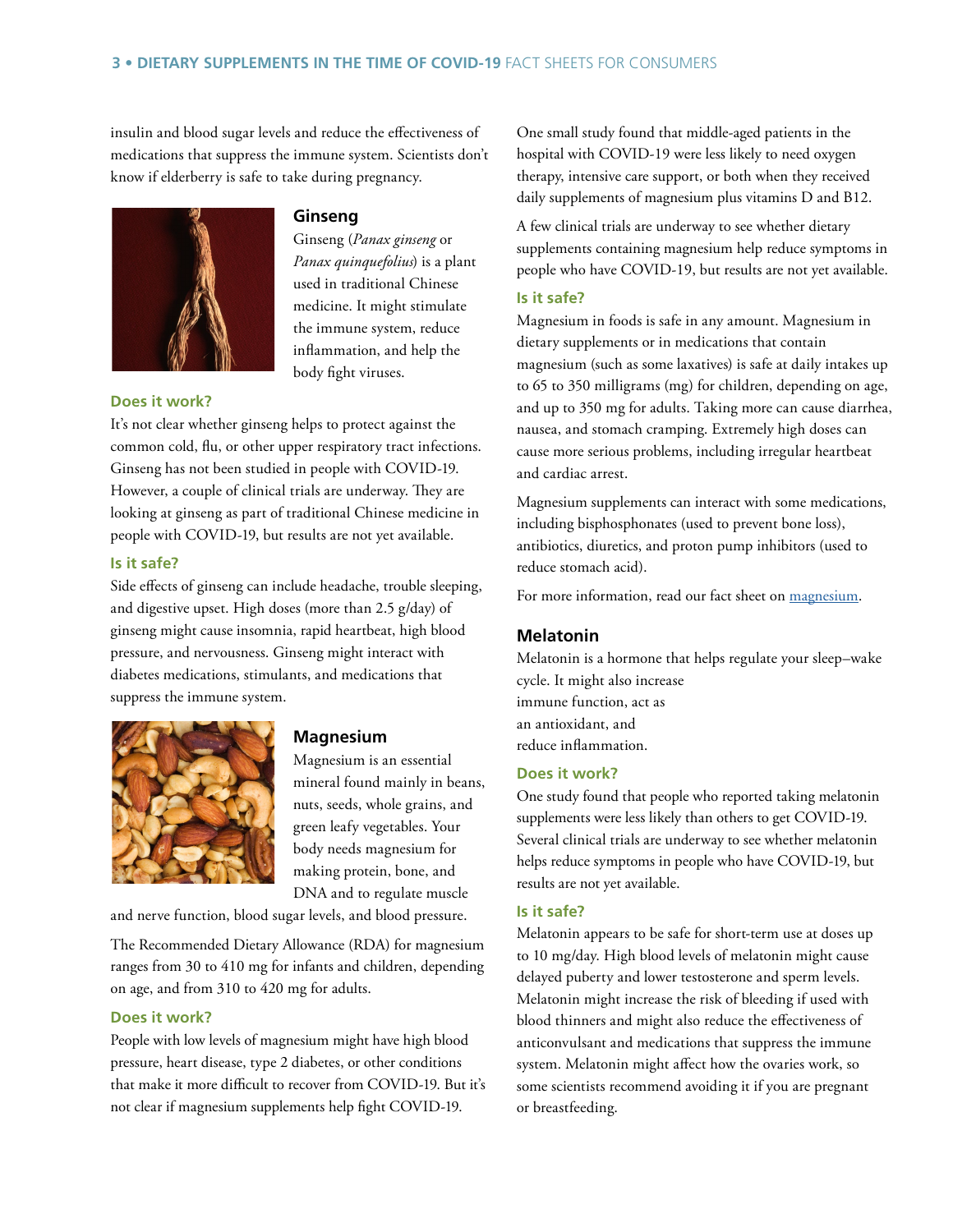#### **N-acetylcysteine**

NAC acts as an antioxidant and helps reduce mucus in the respiratory tract (mouth, nose, throat, and lungs). NAC might also increase immune function, help fight viruses, and reduce inflammation.

#### **Does it work?**

NAC might help reduce the symptoms of bronchitis, chronic obstructive pulmonary disease, and similar disorders that affect breathing. One small study found that giving 600 mg NAC twice a day for 2 weeks to patients hospitalized with COVID-19 lowered the chance of needing a ventilator and improved the chance of survival.

In another trial, patients with COVID-19 (or suspected of having COVID-19) received intravenous infusions of NAC or a placebo. NAC did not reduce the number of patients admitted to the intensive care unit (ICU) or the time patients spent in the ICU. It also did not reduce the chance of needing a ventilator or the likelihood of dying from the disease.

#### **Is it safe?**

Side effects of NAC can include nausea, vomiting, stomach pain, diarrhea, indigestion, and heartburn. NAC might disrupt blood clotting and lower blood pressure. Taking NAC with nitroglycerine (used to treat chest pain) might cause low blood pressure and severe headaches.



#### **Omega-3 fatty acids**

Omega-3s are polyunsaturated fatty acids found in fatty fish and fish oils. They're also found in plant oils, such as flaxseed, soybean, and canola oils. Omega-3s are important for healthy cell membranes

and proper function of the heart, lungs, immune system, and endocrine system.

## **Do they work?**

One study found that people who reported taking omega-3 supplements were less likely than others to get COVID-19. Another study found that omega-3 supplements improved survival rates and lung and kidney function in patients in the hospital with COVID-19, but more research is needed.

Several other clinical trials are underway to see whether omega-3s help reduce the risk of COVID-19 or help reduce symptoms in people who have COVID-19, but results are not yet available.

#### **Are they safe?**

Omega-3 supplements are safe at doses up to about 5 g/day. Side effects include a bad taste in the mouth, bad breath, heartburn, nausea, digestive discomfort, diarrhea, headache, and smelly sweat. Omega-3s might interact with blood thinners, blood pressure medications, and medications that suppress the immune system.

For more information, read our fact sheet on [omega-3](https://ods.od.nih.gov/factsheets/Omega3FattyAcids-Consumer) [fatty acids.](https://ods.od.nih.gov/factsheets/Omega3FattyAcids-Consumer)



## **Probiotics**

Probiotics are live microorganisms (bacteria and yeasts) that provide health benefits. They are naturally present in some fermented foods, added to some food products, and available as dietary supplements. Probiotics might increase immune

function and might help fight viruses.

#### **Do they work?**

Probiotics might help protect against some respiratory tract infections. One study found that people who reported taking probiotic supplements were less likely to get COVID-19. Another study found that a probiotic containing the bacteria *Streptococcus, Lactobacillus*, and *Bifidobacterium* in addition to medications reduced symptoms in patients with COVID-19, but more research is needed.

Several other clinical trials are underway to see whether probiotics help reduce the risk of COVID-19 or help reduce symptoms in people who have COVID-19, but results are not yet available.

#### **Are they safe?**

Probiotics are safe for most people. Side effects can include gas and other digestive symptoms. In people who are very ill or have immune system problems, probiotics might cause severe illness. Although probiotics don't appear to interact with medications, taking antibiotics or antifungal medications might decrease the effectiveness of some probiotics.

For more information, read our fact sheet on [probiotics.](https://ods.od.nih.gov/factsheets/Probiotics-Consumer)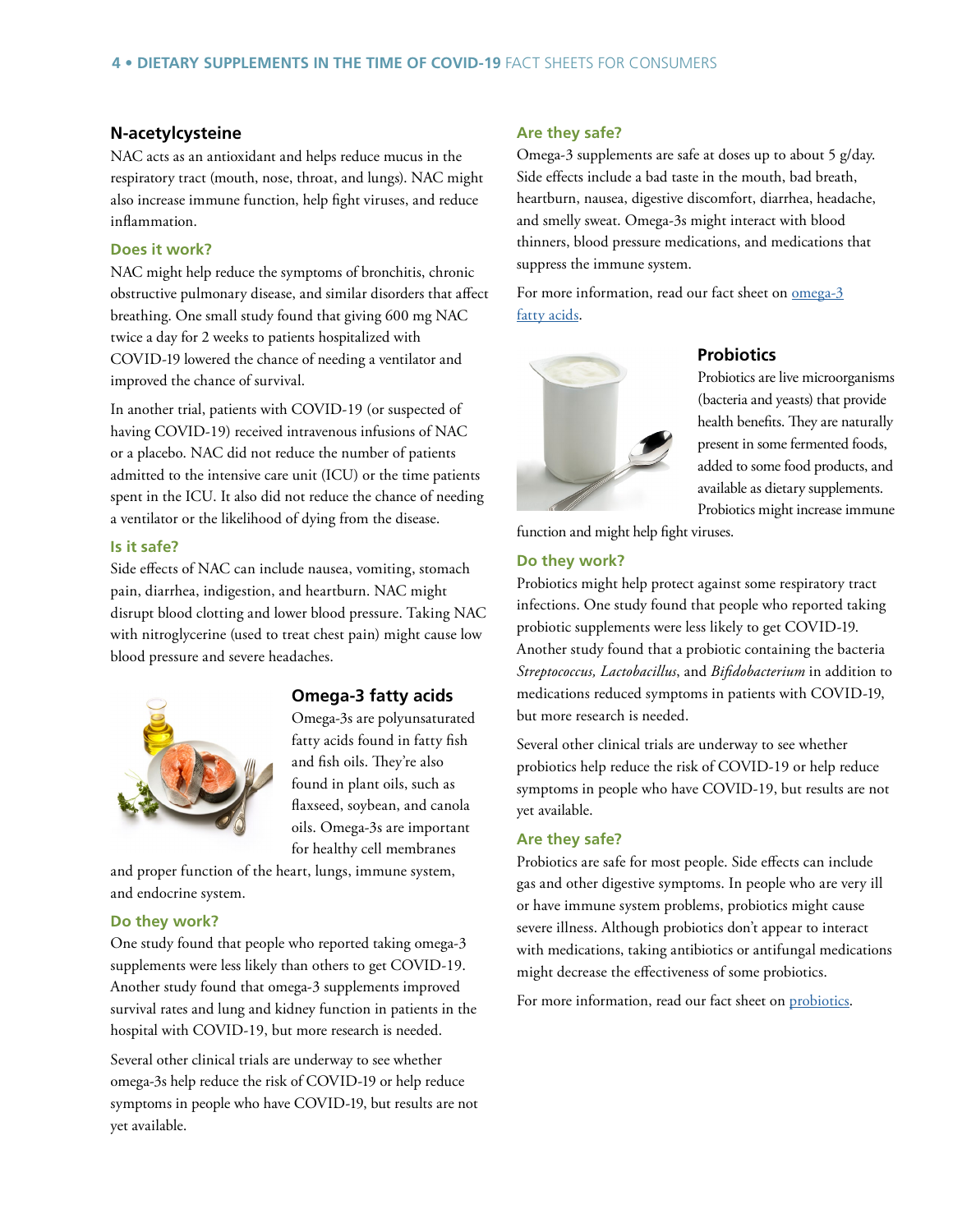

## **Quercetin**

Quercetin is a flavonoid found in many fruits, vegetables, spices, and beverages including citrus fruits, apples, onions, berries, broccoli, cilantro, dill, tea, and red wine. Quercetin might increase immune

function, act as an antioxidant, and reduce inflammation.

#### **Does it work?**

Quercetin has been studied to see if it reduces the risk of upper respiratory tract infections or reduces the severity of symptoms, but it's not clear whether it helps. Only a few studies have examined the effects of quercetin in patients with COVID-19. These studies have used doses of 400 to 600 mg/ day for several weeks, and the results suggest that quercetin might reduce the severity of disease and help patients recover somewhat quicker, but more research is needed.

Several other clinical trials are underway to see whether quercetin helps reduce the risk of COVID-19 or reduces symptoms in people who have COVID-19, but results are not yet available.

#### **Is it safe?**

No serious adverse effects have been reported from the use of quercetin supplements, but they might cause stomach pain, acid reflux, constipation, diarrhea, flatulence, and trouble sleeping.

Quercetin might interact with some medications, including medications that suppress the immune system, pravastatin (used to treat high cholesterol), fexofenadine (used to treat allergies and hives), and blood pressure medicines.



#### **Selenium**

Selenium is an essential mineral found in many foods, including Brazil nuts, seafood, meat, poultry, eggs, dairy products, bread, cereals, and other grain products. It acts as an antioxidant and

is important for reproduction, thyroid gland function, and DNA production.

The RDA ranges from 15 to 70 micrograms (mcg) for infants and children, depending on age, and from 55 to 70 mcg for adults.

#### **Does it work?**

Some research suggests that 100 to 300 mcg/day of supplemental selenium might help improve immune function. Some studies link low selenium levels with a higher risk of COVID-19 and more severe disease, but more research is needed.

Several clinical trials are underway to see whether taking supplements that contain selenium (usually in combination with other vitamins and minerals) reduces the severity of disease in people with COVID-19 or the chances of being hospitalized, but results are not yet available.

#### **Is it safe?**

Selenium is safe at daily intakes up to 45 to 400 mcg for infants and children, depending on age, and up to 400 mcg for adults. Higher intakes can cause a garlic odor in the breath, a metallic taste in the mouth, hair and nail loss or brittleness, abnormal skin growths, nausea, diarrhea, skin rashes, mottled teeth, extreme tiredness, irritability, and nervous system problems.

Selenium might interact with cisplatin (a drug used in chemotherapy).

For more information, read our fact sheet on [selenium.](https://ods.od.nih.gov/factsheets/Selenium-Consumer)



# **Vitamin C**

Vitamin C is an essential nutrient found in citrus fruits and many other fruits and vegetables. Vitamin C is important for healthy immune function.

The RDA ranges from 15 to 115 mg for infants and children,

depending on age, and from 75 to 120 mg for nonsmoking adults. People who smoke need 35 mg more than the RDA per day.

#### **Does it work?**

Vitamin C might help reduce the number of days the common cold lasts and decrease symptoms. It might also help reduce the risk of getting a cold in people who undergo extreme physical stress, such as marathon runners.

It's not clear whether vitamin C helps fight COVID-19. In a clinical trial, daily supplementation with 8,000 mg vitamin C, 50 mg zinc, or both for 10 days in people with COVID-19 did not shorten the number of days people had symptoms.

Several other clinical trials are underway to see whether vitamin C helps reduce the risk of COVID-19 or helps reduce symptoms in people who have COVID-19, but results are not yet available.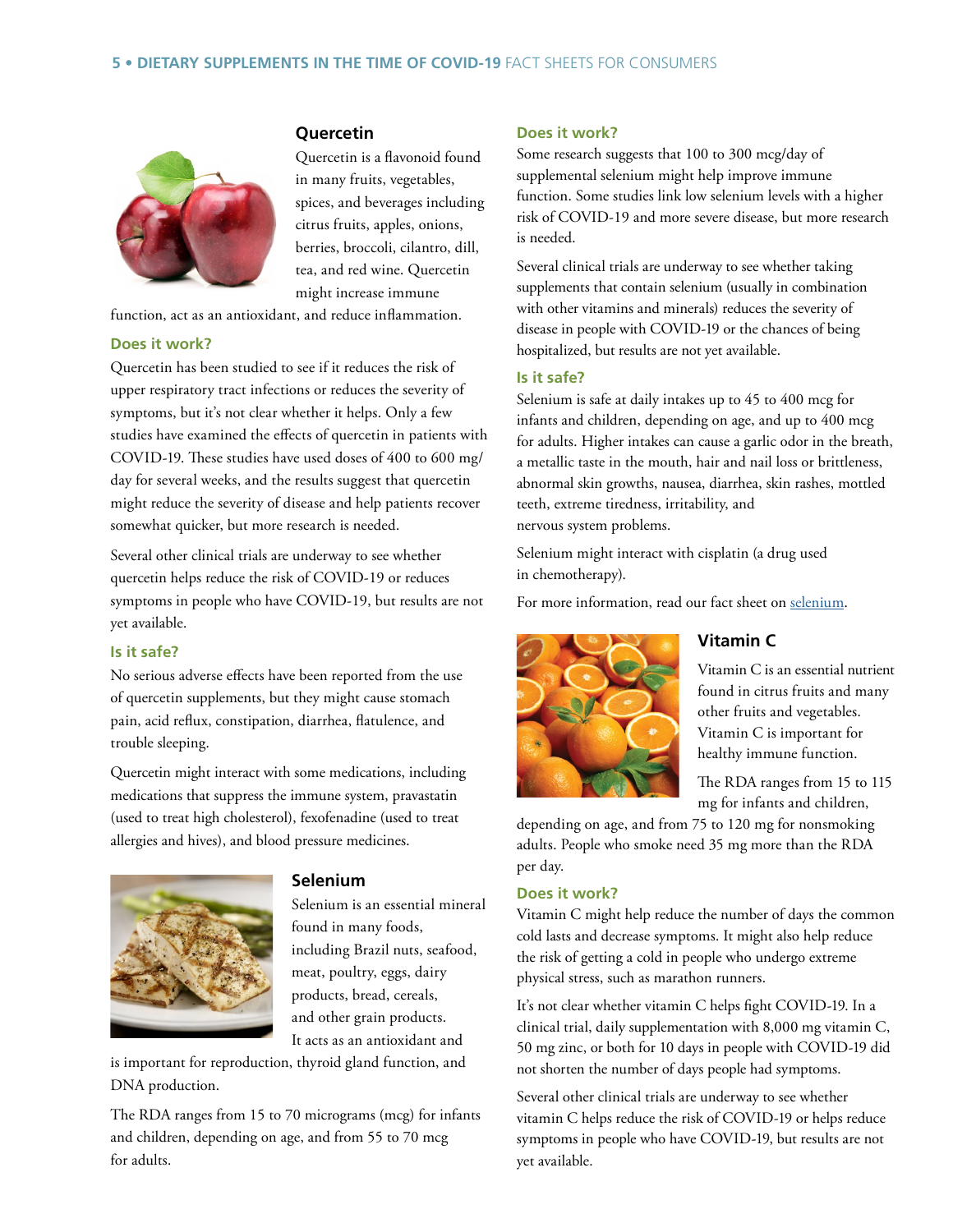#### **Is it safe?**

Vitamin C is safe at intakes up to 400 to 1,800 mg/day for children, depending on age, and up to 2,000 mg/day for adults. Higher intakes can cause diarrhea, nausea, and stomach cramps, and might also cause false readings on blood sugar monitors. In people with hemochromatosis (an iron overload disorder), high amounts of vitamin C might cause iron build-up in the body, which can damage body tissues.

Vitamin C supplements might decrease the effectiveness of radiation therapy and chemotherapy.

For more information, read our fact sheet on [vitamin C](https://ods.od.nih.gov/factsheets/VitaminC-Consumer).



## **Vitamin D**

Vitamin D is an essential nutrient that is naturally present in fatty fish and fish liver oils, and in small amounts in beef liver, egg yolks, and cheese. It's also added to some foods, such as fortified milk.

Your body can also make vitamin D when your skin is exposed to the sun. Vitamin D is important for healthy bones and immune function.

The RDA ranges from 10 to 15 mcg (400 International Units [IU] to 600 IU) for infants and children, depending on age, and from 15 to 20 mcg (600 to 800 IU) for adults.

#### **Does it work?**

Vitamin D might help protect against some respiratory tract infections, especially in people with low vitamin D levels. Some studies show that low vitamin D levels are linked with a higher risk of COVID-19 and more severe disease, but others do not. Other research suggests that people who regularly take vitamin D supplements might have a lower risk of SARS-CoV-2 infection and a lower risk of death from COVID-19.

In one clinical trial, people in the hospital with moderate to severe COVID-19 who were given a single dose by mouth of 5,000 mcg (200,000 IU) vitamin D did not have a shorter hospital stay or lower risk of death, even those whose vitamin D levels were low when they were entered the hospital.

Another clinical trial in Saudi Arabia gave adults who were in the hospital with mild to moderate COVID-19 either 125 mcg (5,000 IU) or 25 mcg (1,000 IU) vitamin D3. Some symptoms improved more quickly in the patients who received 125 mcg vitamin D3, but the length of time most symptoms lasted did not differ between groups.

Several other clinical trials are underway to see whether vitamin D helps reduce the risk of COVID-19 or helps reduce symptoms in people who have COVID-19, but results are not yet available.

## **Is it safe?**

Vitamin D is safe at daily intakes up to 25 to 100 mcg (1,000 to 4,000 IU) for children (depending on age) and up to 100 mcg (4,000 IU) for adults. Higher intakes can cause nausea, vomiting, muscle weakness, confusion, pain, loss of appetite, dehydration, excessive urination and thirst, and kidney stones. Extremely high doses can cause kidney failure, damaged blood vessels and heart valves, heart rhythm problems, and death.

Vitamin D supplements might interact with some medications such as orlistat (used for weight loss), statins (used to lower cholesterol levels), thiazide diuretics (used for high blood pressure), and steroids.

For more information, read our fact sheet on [vitamin D](https://ods.od.nih.gov/factsheets/VitaminD-Consumer/).



## **Vitamin E**

Vitamin E (also called alphatocopherol) is an essential nutrient found in nuts, seeds, vegetable oils, and green leafy vegetables. It acts as an antioxidant and helps your immune system function properly.

The RDA is 4 to 15 mg for infants and children, depending on age, and 15 to 19 mg for adults.

#### **Does it work?**

Some studies suggest that vitamin E supplements help reduce the risk of upper respiratory tract infections, but others do not.

It's not known whether vitamin E reduces the risk of COVID-19 or reduces disease severity, but several clinical trials are underway. These are examining whether vitamin E with other vitamins and minerals helps reduce the severity of COVID-19 symptoms or the chances of being hospitalized, but results are not yet available.

## **Is it safe?**

Vitamin E in food is safe at any level. In supplements, vitamin E is safe at daily intakes up to 200 to 800 mg for children, depending on age, and up to 1,000 mg/day for adults. Higher intakes can increase the risk of bleeding and stroke.

Vitamin E supplements might interact with blood thinners and might reduce the effectiveness of radiation therapy and chemotherapy.

For more information, read our fact sheet on [vitamin E](https://ods.od.nih.gov/factsheets/VitaminE-Consumer/).